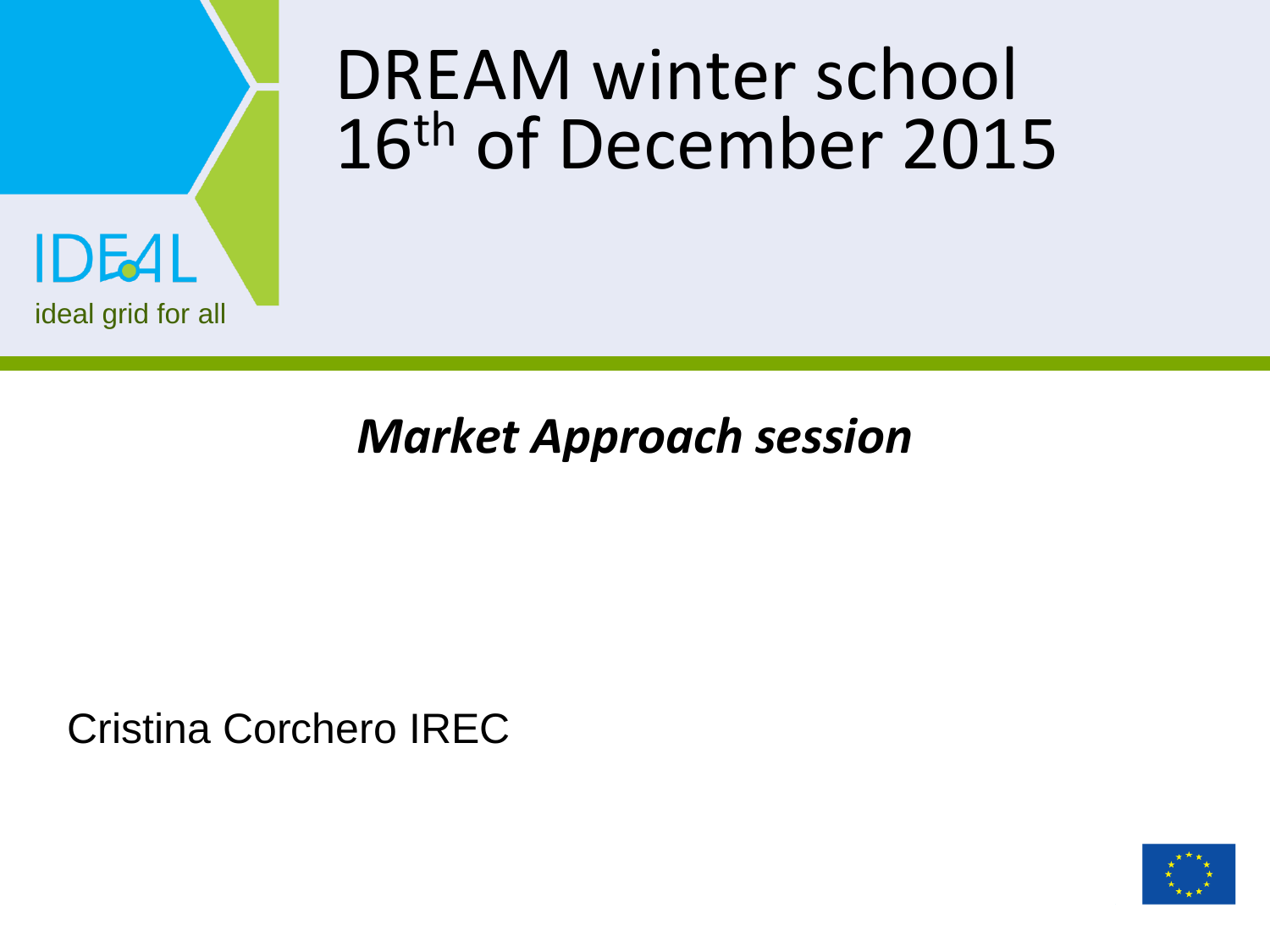

# Aggregation concept: key enabler of "FLEXIBILITY"



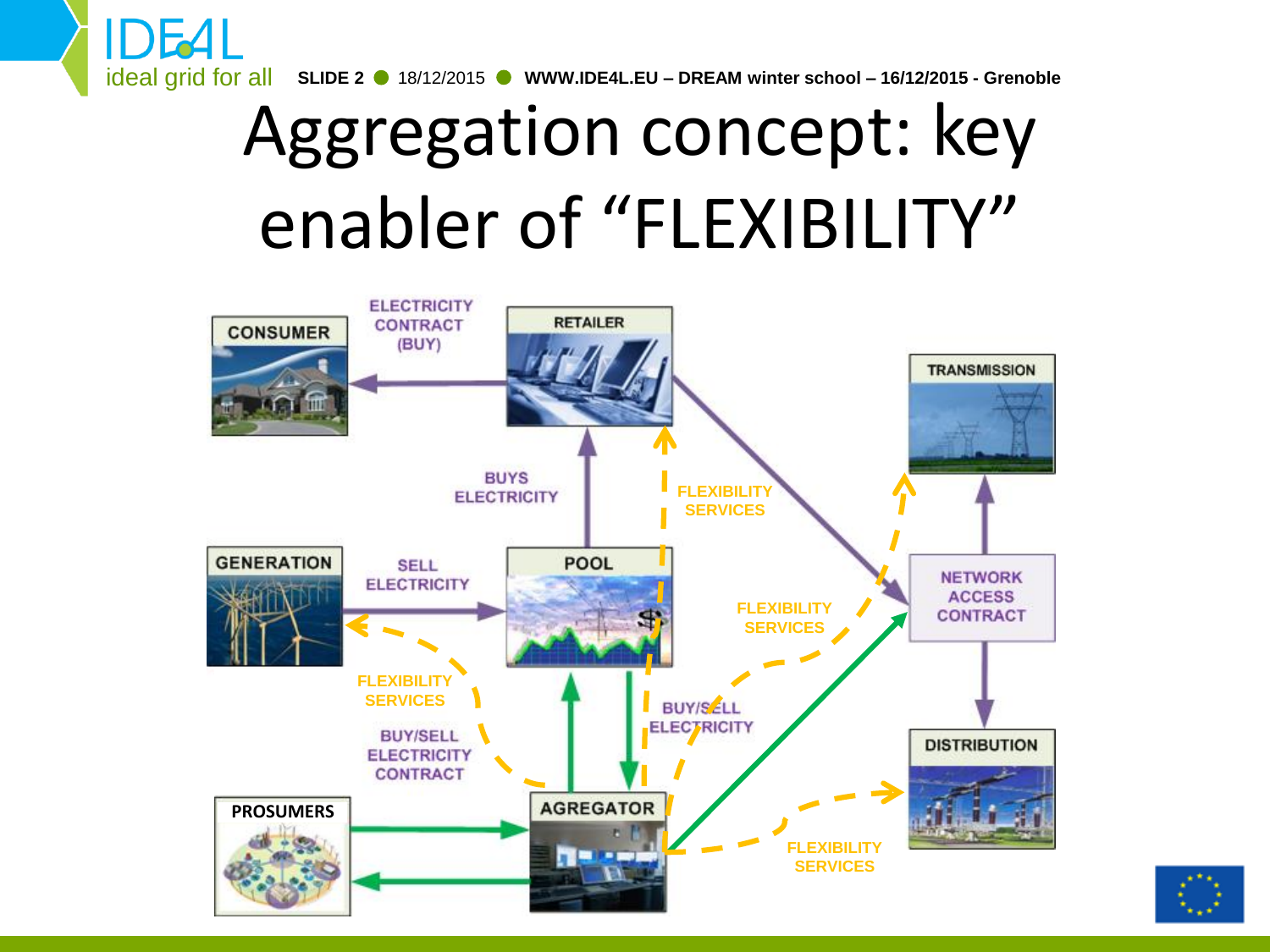

#### State of the art - markets



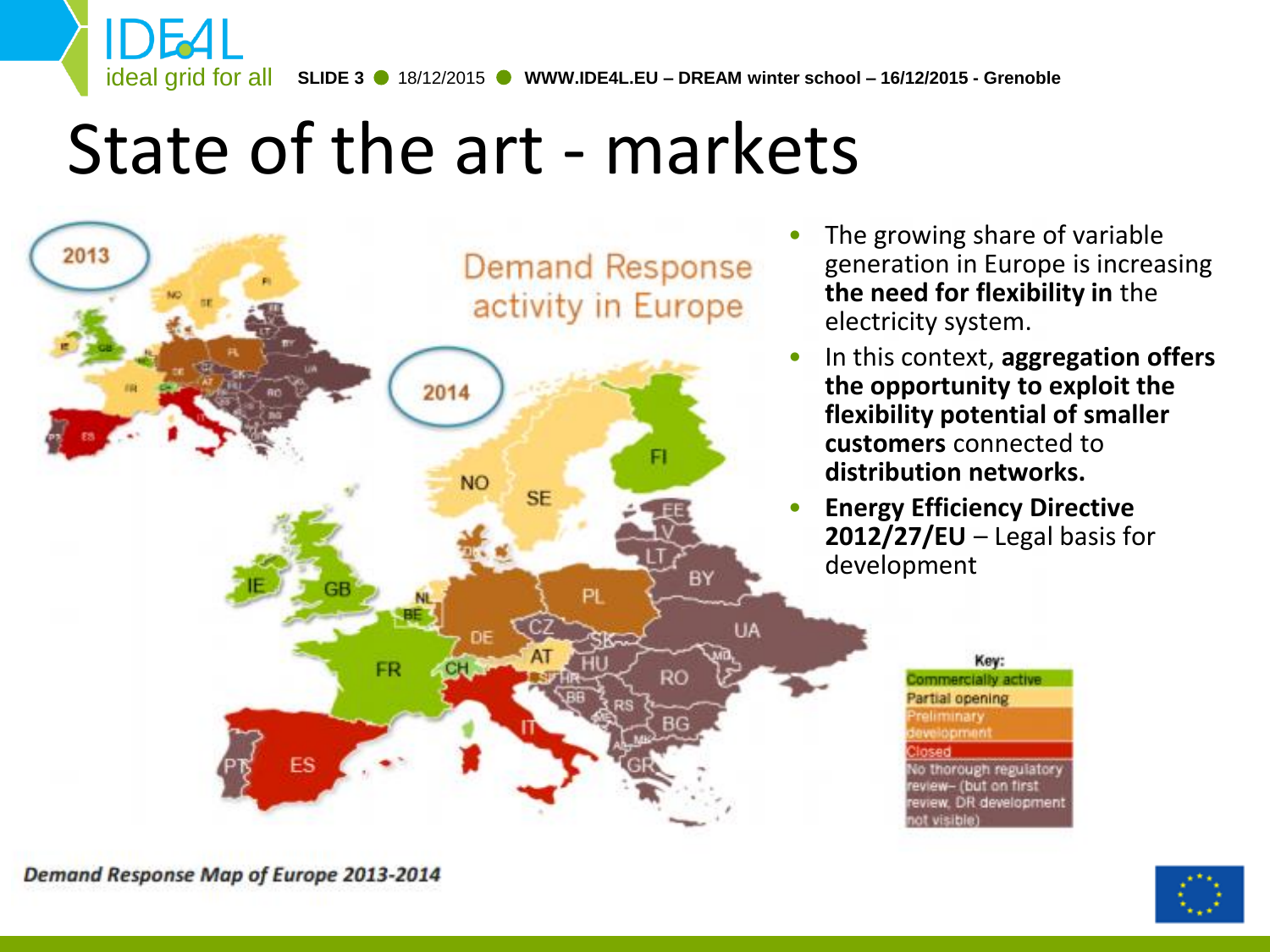ideal grid for all **SLIDE 4** 18/12/2015 **WWW.IDE4L.EU – DREAM winter school – 16/12/2015 - Grenoble**

#### State of the art - markets

**IDEAL** 

#### Some European demand response programs…

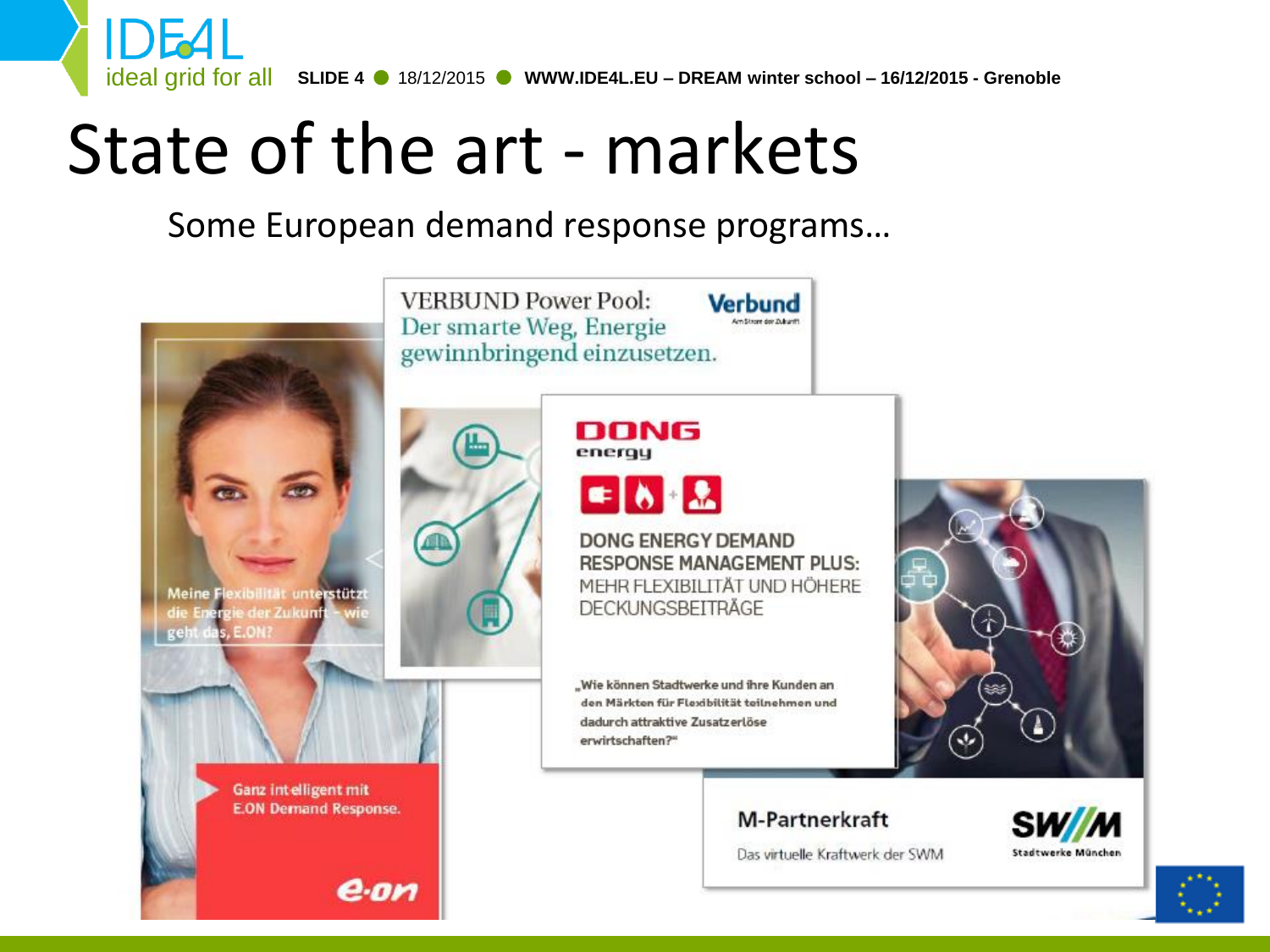ideal grid for all **SLIDE 5** 18/12/2015 **WWW.IDE4L.EU – DREAM winter school – 16/12/2015 - Grenoble**

## State of the art - markets

Some demand response providers…

• Energy Pool (1,2GW capacity):

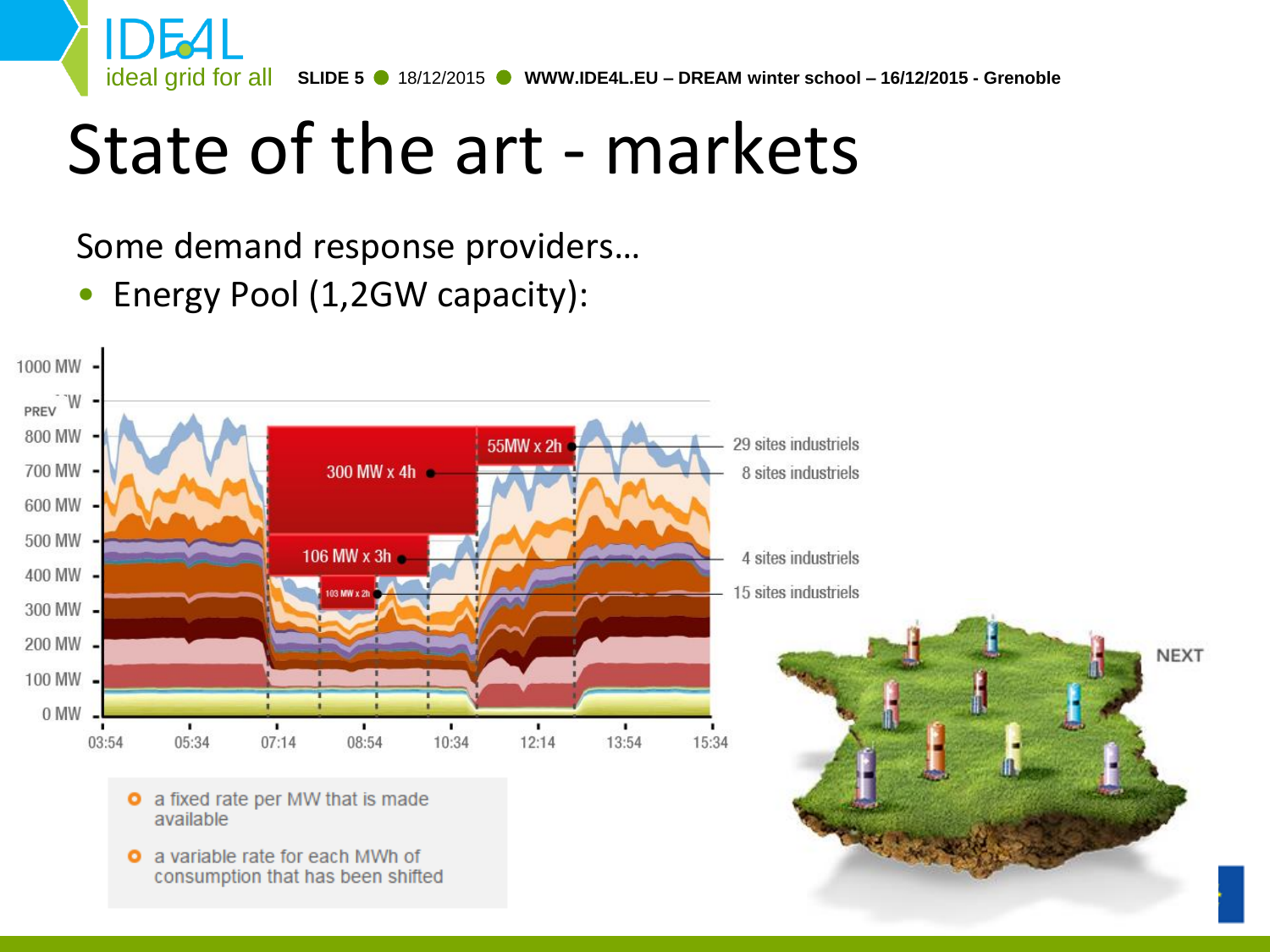ideal grid for all **SLIDE 6** 18/12/2015 **WWW.IDE4L.EU – DREAM winter school – 16/12/2015 - Grenoble**

# Flexibility products

Two types of standardized Flexibility Products

|                 | <b>AD Product Conditionality</b> | <b>Example</b>                        |
|-----------------|----------------------------------|---------------------------------------|
| Scheduled re-   | Unconditional                    | The aggregator has the obligation to  |
| profiling (SRP) | (obligation)                     | provide flexibility services          |
| Conditional re- | Conditional                      | The aggregator must have the capacity |
| profiling (CRP) | (real option)                    | to provide flexibility services       |



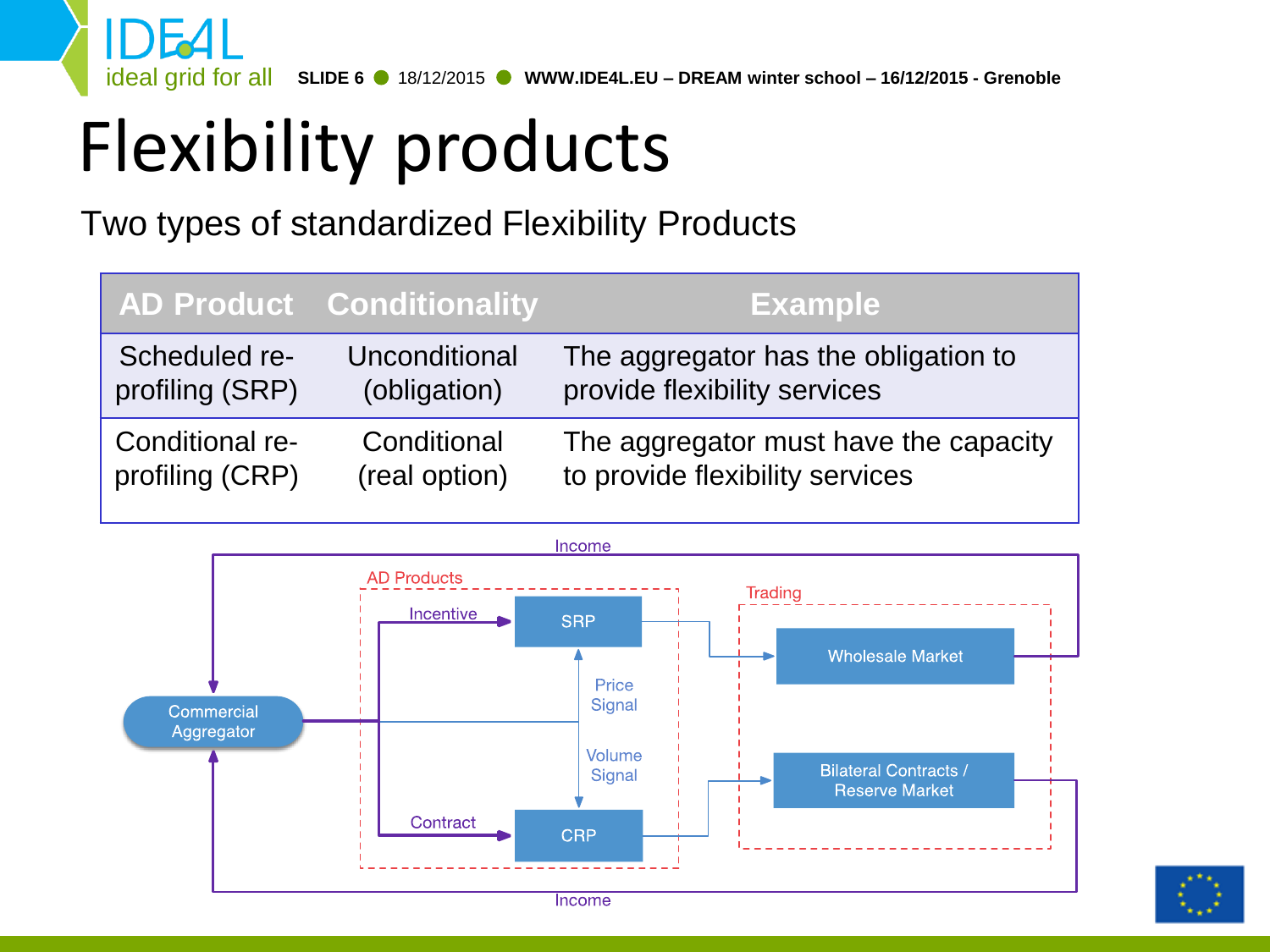

## Aggregator: target markets

• Three possible market uses for the aggregator's flexibility:

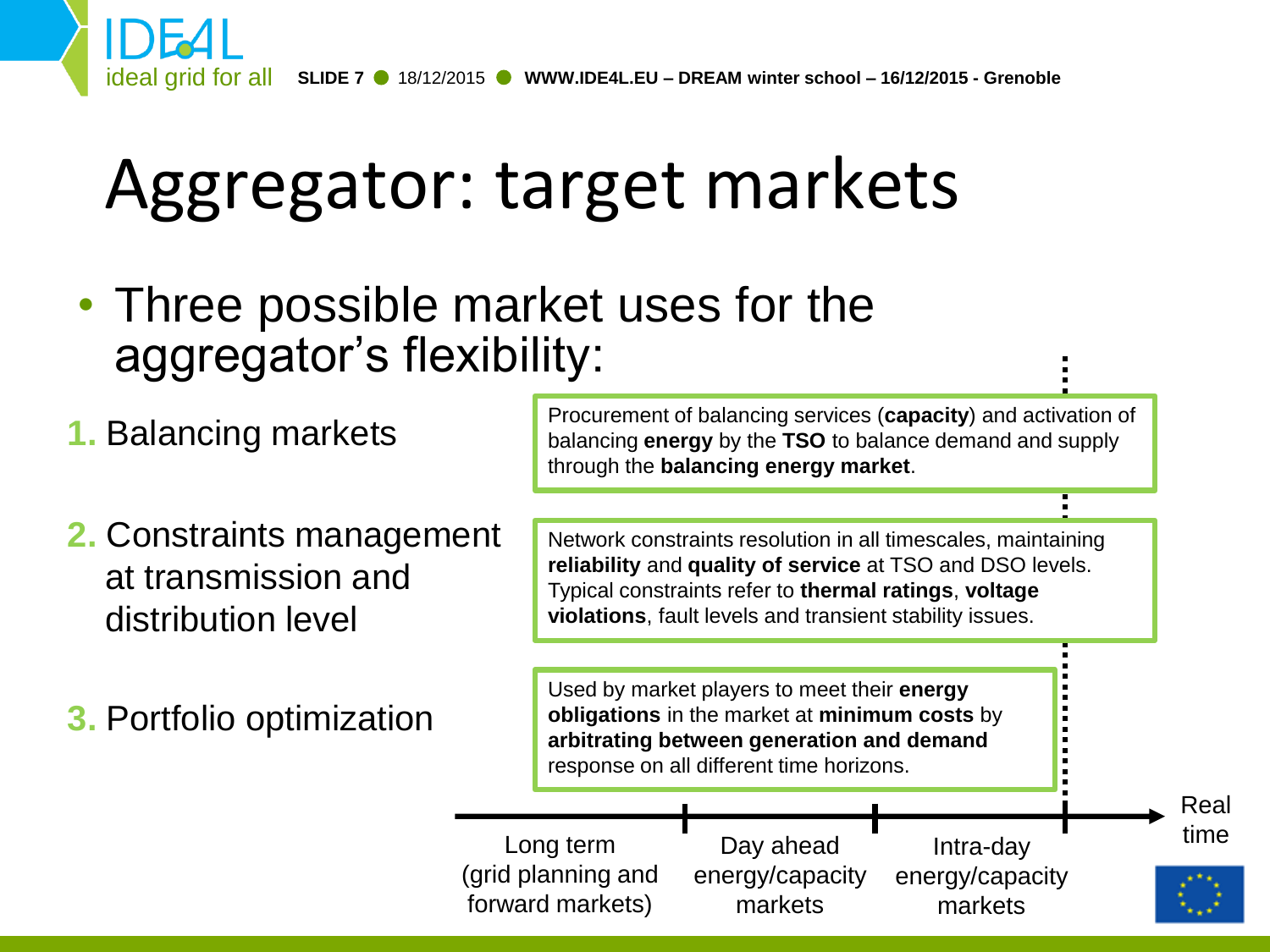

### While ensuring further coordination between TSOs & DSOs

- Activation of **flexibility resources** connected to distribution networks by the TSO for the purpose of system **balancing** or **transmission constraints management** may lead to **constraints in distribution networks**
- Similarly, **DSO constraint management** will also **affect the TSO** grid and balancing of the system and the other way around
- Regarding energy markets, the program should be **validated not only for TSOs but also for DSOs**.
- A robust and **efficient IT framework** is required to ensure the necessary **information exchange** among commercial aggregators, DSOs, and TSOs.

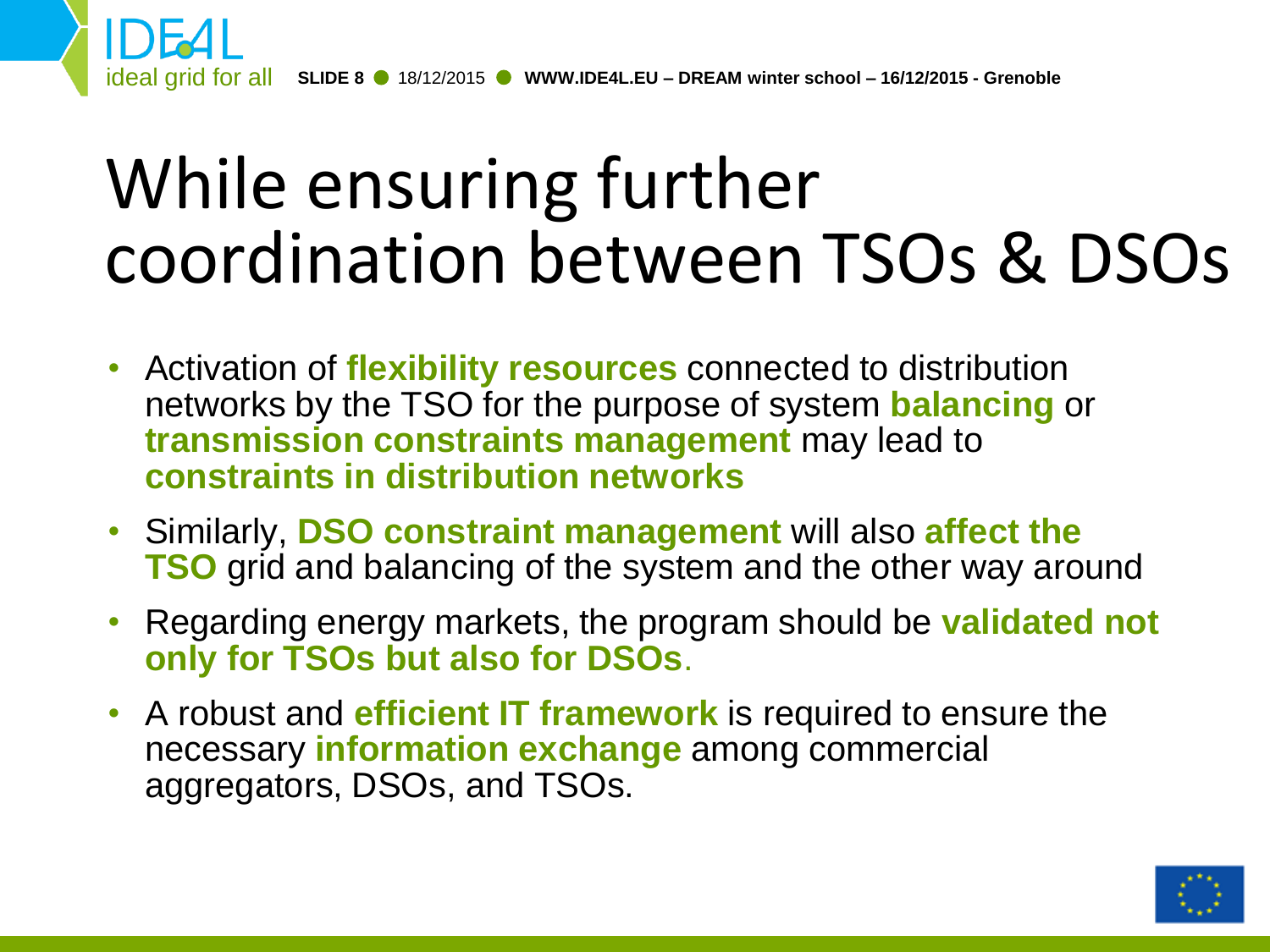

### Aggregator concept

- Within IDE4L project an aggregator concept is being developed trying to ensure a **robust, transparent and equitable** market functioning.
- IDE4L aggregator concept consists of two new agents, **evolving from** their **classical roles** to include new functionalities



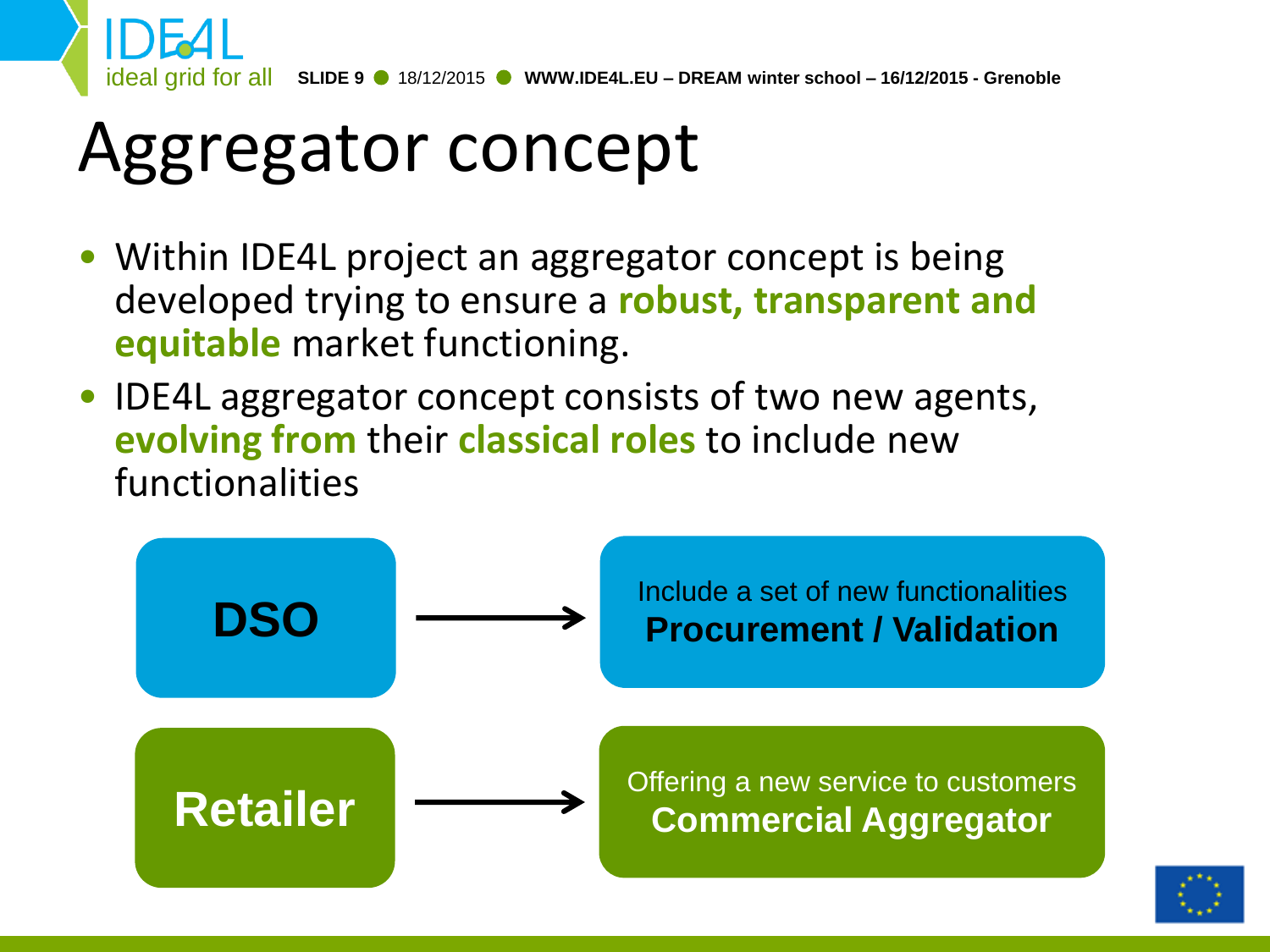ideal grid for all **SLIDE 10** 18/12/2015 **WWW.IDE4L.EU – DREAM winter school – 16/12/2015 - Grenoble**

# Commercial Aggregator key

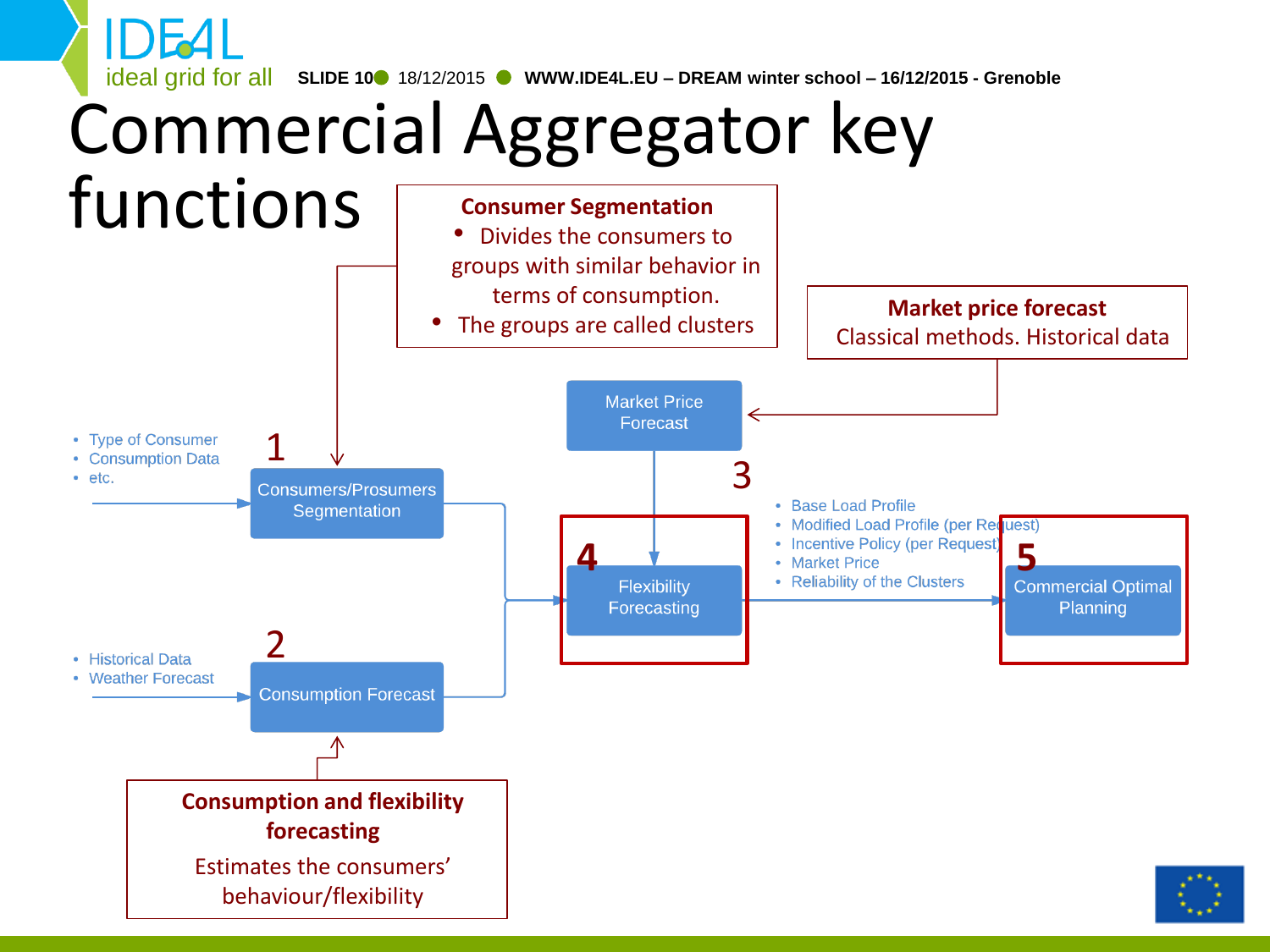### Commercial Aggregator key functions

#### 1) Consumer Segmentation

- i. Divides the consumers to groups with similar behavior in terms of consumption.
- ii. The groups are called clusters

#### 2) Consumption and flexibility forecasting

- i. Estimates the consumers' behaviour/flexibility upon different price/volume incentive signals
- 3) Market forecasting

#### 4) Operational planning/optimization

- i. Maximizes aggregator profit
- ii. Determines the market bids
- iii. Determines the incentive policy and the price signals

#### 5) Send price/volume signals to prosumers

- i. Price signals  $(E/KWh)$  for Schedule Re-profiling Products (SRPs)
- ii. Volume signals (kW) Conditional Re-Profiling Products (CRPs)